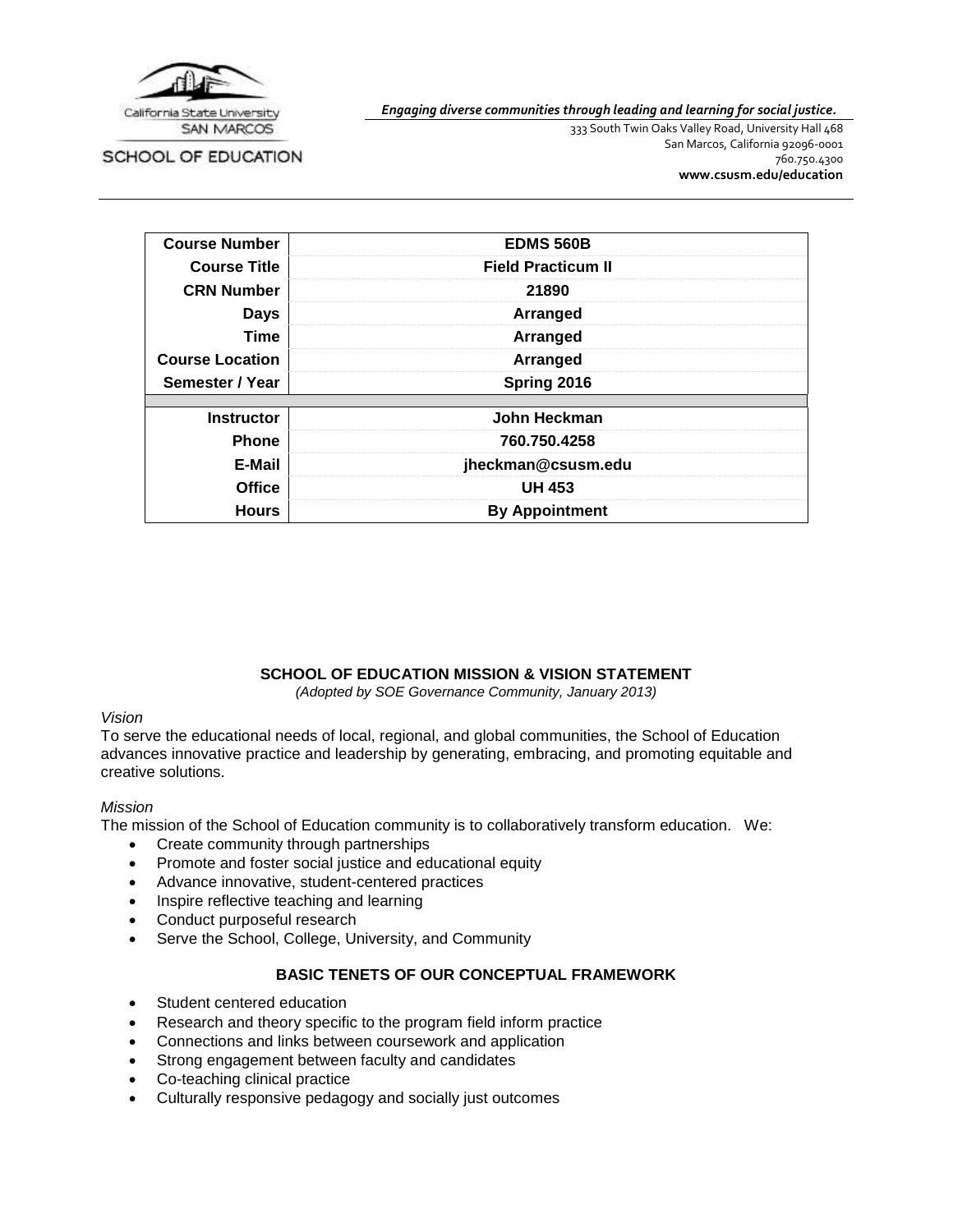### **COURSE DESCRIPTION**

ICP teacher candidates are undergraduate students who are concurrently taking their professional preparation coursework and their academic preparation. This experience puts the theory of their coursework into classroom practice. The field practicum experience occurs twice in the ICP program – in semesters 2 and 4, preceding the clinical practice experience in semester 5. They are expected to complete 96 hours during the semester. They will be required to develop and teach three appropriate lesson plans during the practicum. *Graded Credit/No Credit.* 

## **FIELD PRACTICUM STUDENT LEARNING OUTCOMES**

#### **Candidates will:**

- Maintain a teaching resource file of ideas and materials obtained during the experience (which has already been started in the Literacy course).
- Participate in meetings and duties with cooperating teachers as time allows.
- Tutor one or two students under the direction of the cooperating teacher. Additionally, support student learning by engaging in small group instruction under the direction of the cooperating teacher.
- Take over the regular morning routine as part of instruction. **Plan and teach at least three standards-based lessons u**nder the direction of the cooperating teacher. If possible, teach the lessons in three different curriculum areas. Lesson plans and written feedback from the cooperating teacher are required.
- Conference with the cooperating teacher on issues of planning. Discuss daily, weekly and yearly plans
- Spend at least two hours shadowing one or more staff members.

#### **Student Learning Outcome Assessment Methods**

Observations by the school-based cooperating teacher of the field practicum performance objectives.

Submission of end-of-semester packet including three lesson plans with written feedback from cooperating teacher.

Completion of the Integrated Credential Program Teacher Candidate Evaluation, both mid-term and end-ofsemester, with signatures of the ICP Teacher Candidate, the Site Supervisor and the Cooperating Teacher.

#### **Credit Hour Policy Statement**

University Credit Hour Policy:

Candidates are expected to spend a minimum of two hours outside of the classroom each week for each unit of credit engaged in learning.

#### **Credit/No Credit**

A grade of CREDIT (CR) or NO CREDIT (NC) will be assigned for the field practicum experience.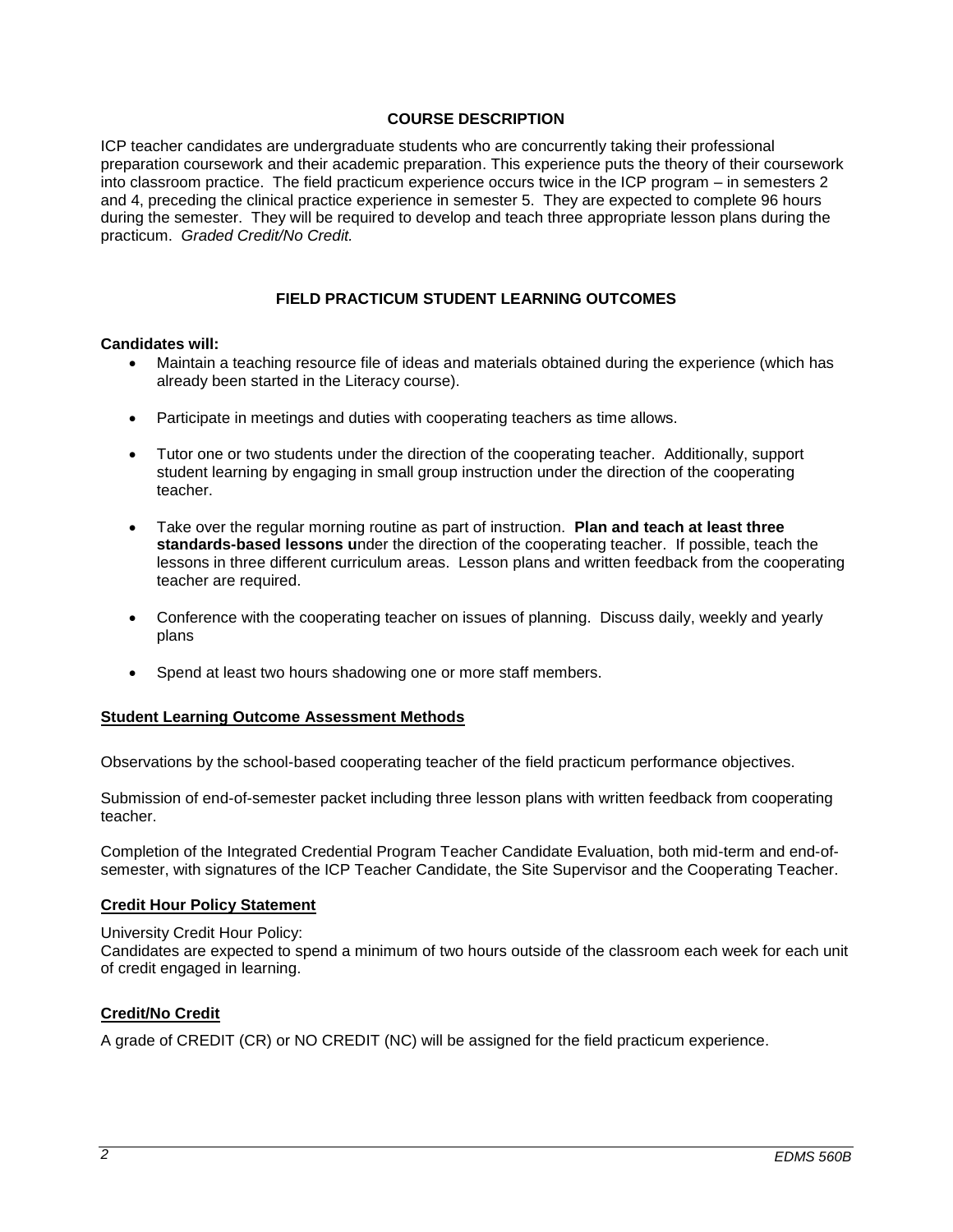### **REQUIRED TEXTS, MATERIALS AND ACCOUNTS**

Because this is a supervised field practicum experience, the materials for this class include the *Field Practicum Preference Form*, the *Letter to the Cooperating Teacher*, *Expectations for Practicum I and II, Field Practicum Reminder, Field Practicum Attendance Record Form* and the *Field Practicum Evaluation Form* that may be found on the Teacher Credential Programs website under Programs Offered. Additional materials on the website may be found at http://www.csusm.edu/education/ICP/ICPfieldpracticum.html.

### **GENERAL CONSIDERATIONS**

### **School of Education Attendance Policy**

Due to the dynamic and interactive nature of courses in the School of Education, all candidates (course participants) are expected to attend all classes and participate actively. At a minimum, candidates (course participants) must attend more than 80% of class time, or s/he may not receive a passing grade for the course at the discretion of the instructor. Individual instructors may adopt more stringent attendance requirements. Should the candidate (course participants) have extenuating circumstances, s/he should contact the instructor as soon as possible. *(Adopted by the COE Governance Community, December, 1997).*

### **CSUSM Academic Honesty Policy**

Students will be expected to adhere to standards of academic honesty and integrity, as outlined in the Student Academic Honesty Policy. All assignments must be original work, clear and error-free. All ideas/material that are borrowed from other sources must have appropriate references to the original sources. Any quoted material should give credit to the source and be punctuated accordingly.

Academic Honesty and Integrity: Students are responsible for honest completion and representation of their work. Your course catalog details the ethical standards and penalties for infractions. There will be zero tolerance for infractions. If you believe there has been an infraction by someone in the class, please bring it to the instructor's attention. The instructor reserves the right to discipline any student for academic dishonesty, in accordance with the general rules and regulations of the university. Disciplinary action may include the lowering of grades and/or the assignment of a failing grade for an exam, assignment, or the class as a whole.

Incidents of Academic Dishonesty will be reported to the Dean of Students. Sanctions at the University level may include suspension or expulsion from the University.

Refer to the full Academic Honesty Policy at: [http://www.csusm.edu/policies/active/documents/Academic\\_Honesty\\_Policy.html](http://www.csusm.edu/policies/active/documents/Academic_Honesty_Policy.html)

#### **Plagiarism**

As an educator, it is expected that each candidate (course participant) will do his/her own work, and contribute equally to group projects and processes. Plagiarism or cheating is unacceptable under any circumstances. If you are in doubt about whether your work is paraphrased or plagiarized see the Plagiarism Prevention for Students website [http://library.csusm.edu/plagiarism/index.html.](http://library.csusm.edu/plagiarism/index.html) If there are questions about academic honesty, please consult the University catalog.

#### **Students with Disabilities Requiring Reasonable Accommodations**

Students with disabilities who require reasonable accommodations must be approved for services by providing appropriate and recent documentation to the Office of Disabled Student Services (DSS). This office is located in Craven Hall 4300, and can be contacted by phone at (760) 750-4905, or TTY (760) 750- 4909. Students authorized by DSS to receive reasonable accommodations should meet with their instructor during office hours or, in order to ensure confidentiality, in a more private setting.